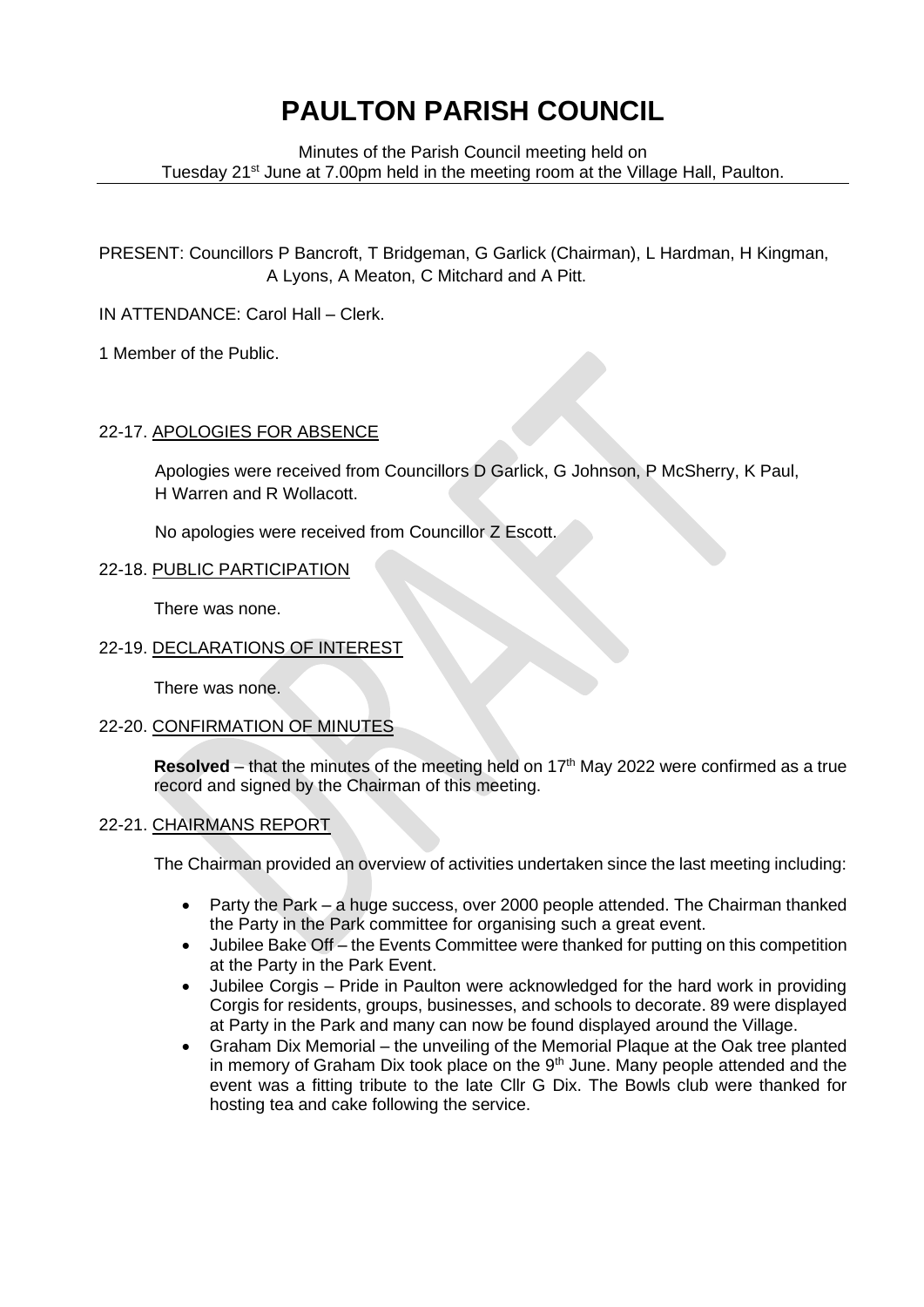## 22-22. FINANCES

**Resolved** – that the following finances for month 1 (April) were approved:

- Bank Reconciliation as at 30.04.2022
- Receipts and Payments

**Resolved** – that the following finances for month 2 (May) were approved:

- Bank Reconciliation as at 31.05.2022
- Receipts and Payments
- 102 payments totalling £50,317.74
- Petty Cash reconciliation and payments to 31.05.2022

#### 22-23. REVIEW OF FINANCIAL REGULATIONS

 **Resolved** – that the Financial Regulations were reviewed and approved with the recommended amendments highlighted in the report.

#### 22-24. VILLAGE HALL QUARTERLY REPORT

The report was received and noted. The Administration Assistant was thanked for a comprehensive report.

#### 22-25. JUBILEE BENCH

 **Resolved** – to purchase a Queens Platinum Jubilee Commemorative Bench from ASA Forces Charity at a cost of £905 plus delivery. The monies will be paid from the seats and benches budget line 4049/202. The Parks and Amenities Committee will agree on the location of the bench.

#### 22-26. DEFIBRILLATOR

**Resolved** – that the renewal of the 4-year contract was renewed.

 **Resolved** – that it was approved to purchase an additional defibrillator to be place at a suitable location in Hill Court, the preferred option is outside the Hub.

#### 22-27. ANNUAL ASSEMBLY OF THE ELECTORS

All residents comments and suggestions following the Annual Assembly of the Electors were reviewed and next steps agreed as follows: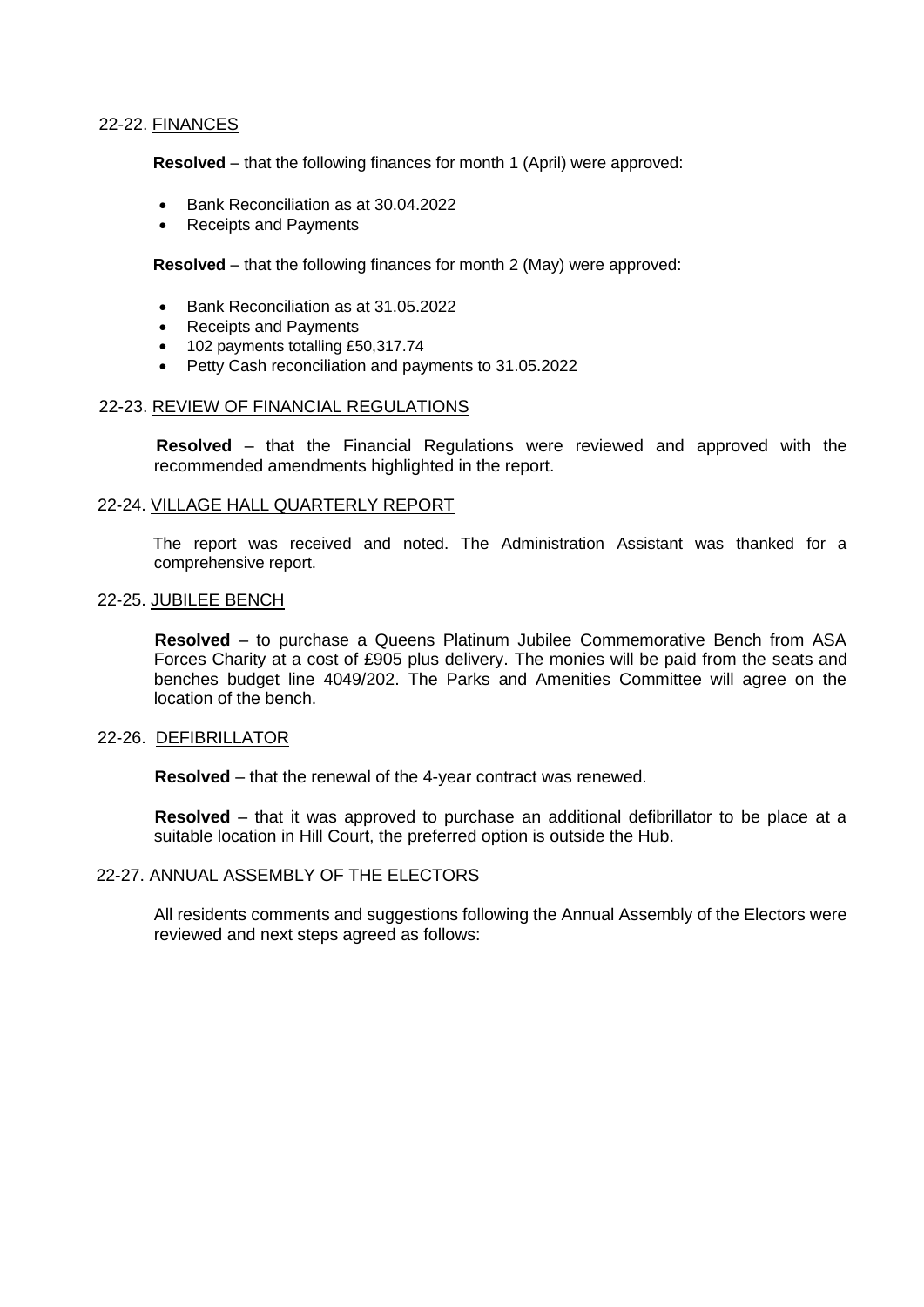| Suggestion                                                                                                                                                                                             | Any ongoing actions or considerations                                                                                                                                                                                                                                                                                                         | Next steps                                                                                                                                                               |
|--------------------------------------------------------------------------------------------------------------------------------------------------------------------------------------------------------|-----------------------------------------------------------------------------------------------------------------------------------------------------------------------------------------------------------------------------------------------------------------------------------------------------------------------------------------------|--------------------------------------------------------------------------------------------------------------------------------------------------------------------------|
| Consider dog free area in the open parks<br>to enable children to play in a dog mess<br>free area<br>Consider dog free area in the open parks<br>to enable children to play in a dog mess<br>free area | Would potentially be costly and unsightly to fence<br>areas the of the open parks<br>Does not tackle to actual problem of irresponsible<br>Dog owners<br>Perhaps consider fencing off the play park and a<br>grass area at the Miners Recreational Park, similar<br>to the Memorial Park.                                                     | Parks and Amenities will<br>continue to look at this<br>issue, a task<br>force/action plan will be<br>considered alongside a<br>review of the dog poo<br>bins provision. |
| Paulton Hill<br>Clandown<br>to<br>needs<br>resurfacing                                                                                                                                                 | Does not fall within the remit of Paulton Parish<br>$\bullet$<br>council.                                                                                                                                                                                                                                                                     | Reported to BANES                                                                                                                                                        |
| Make the BMX track bigger with bigger<br>jumps<br>Build a Skate Park                                                                                                                                   | A couple of local residents have recently met with<br>$\bullet$<br>the Clerk as they are looking at possible<br>crowdfunding for a skatepark. They would like the<br>PPC to allocate the space if they are able to raise<br>the monies. Advice has been given to support<br>them and they have agreed to keep us up to date<br>with progress. | Await further contact from<br>the Community Group.<br>Ask Youth Connect to seek<br>suggestions from their users.                                                         |
| Have a Community Orchard with fruit<br>Have a fruit and veg garden<br>More fruit bushed and vegetables                                                                                                 | Fruit trees require significant care and<br>$\bullet$<br>maintenance<br>Previous done by Pride in Paulton however<br>unsustainable due to the required daily input from<br>volunteers.                                                                                                                                                        | Consider allocating a Communit<br>allotment space when the Coun<br>take over Oxlease.                                                                                    |
| Wildflower meadows on green spaces                                                                                                                                                                     | It was highlighted that was an area at oxlease<br>٠                                                                                                                                                                                                                                                                                           | Consider an area when<br>completing the tree<br>planting programme.                                                                                                      |
| Street lighting is needed by the "old"<br>Newton Chapel                                                                                                                                                | Does not fall within the remit of Paulton Parish<br>$\bullet$<br>council.                                                                                                                                                                                                                                                                     | Reported to BANES<br>BANES Cllr L Hardman also<br>investigating                                                                                                          |
| The chevrons on the triangle are no<br>longer visible and need repainting                                                                                                                              | Does not fall within the remit of Paulton Parish<br>$\bullet$<br>council.                                                                                                                                                                                                                                                                     | Reported to BANES<br>BANES Cllr L Hardman also<br>investigating                                                                                                          |
| The flashing school sign on the junction<br>opposite Downsway is always flashing.                                                                                                                      | Does not fall within the remit of Paulton Parish<br>$\bullet$<br>council                                                                                                                                                                                                                                                                      | Reported to BANES<br>BANES Cllr L Hardman also<br>investigating                                                                                                          |
| A new dog poo bin down the bottom of<br>the new housing estate on the<br>resurfaced footpaths                                                                                                          | A review of the provision of dog poo bins is<br>$\bullet$<br>scheduled for the Parks and Amenities Meeting on<br>the 19 <sup>th</sup> July.                                                                                                                                                                                                   | Meeting Scheduled 19th July.                                                                                                                                             |
| Restart the book group at the Library,<br>perhaps an afternoon each month                                                                                                                              | The library volunteers are now having regular get<br>together and are hoping to restart the book group.                                                                                                                                                                                                                                       | Council officers to liaise with<br>the volunteers.                                                                                                                       |

# 22-28. COUNCIL OFFICE OPENING HOURS

A review was undertaken of the office opening hours, in particular the current arrangement of opening 9-1 on a Friday. The Clerk highlighted concerns of lone working arrangements as only 1 colleague was scheduled to work, also the need to shut ad hoc on a Friday due to staffing levels/holidays was inconsistent for our residents. The footfall on a Friday is an average of 1-2 people.

**Resolved** – that it was approved to close the Council office on a Friday.

Cllr C Mitchard wished for it to be noted that he felt this item should be referred to the Staffing committee despite the Clerk providing an explanation in respect of this being a business proposition on our service delivery to our residents. This agenda item was outside the terms of reference of the Staffing Committee, there are no changes to staffing levels or contracts as a result of this change.

#### 22-29. PAULTON COMMUNITY POOL

It was noted that Cllr P Bancroft has joined Paulton Community Pool management Committee.